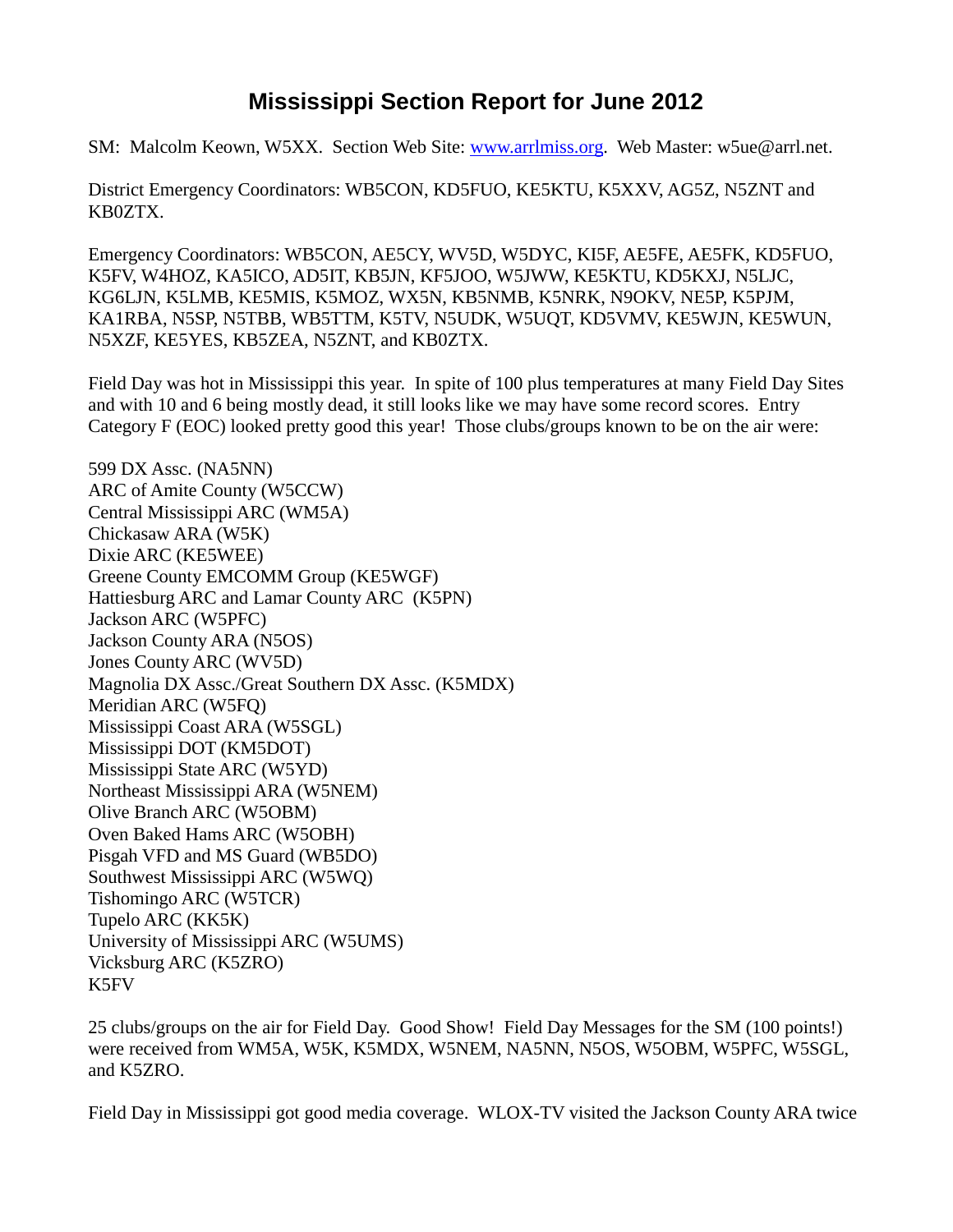and WTVA-TV visited the Tupelo ARC. The Hattiesburg ARC got a nice write up on the WDAM Web Site, and the 599 DXA had a good article and photo in the Stone County Enterprise. The Jackson ARC really hit the media jackpot. K5BLL reports that K5TDD and K4FMH were interviewed on the WLBT-TV's Midday Mississippi a couple of days before Field Day. Further, K5RWB set up an interview with K5TDD and Randy Bell for broadcast on some of the Clear Channel Stations in the early morning hours either the weekend of, or the weekend, before Field Day. WLBT-TV visited the JARC Field Day site and filmed about an hour of operating with snippets shown on the 6 PM and 10 PM News on Saturday and Sunday. And last but not least, JARC Club President WS7EOC was interviewed by AmateurLogic. There are probably many more PR events that have not been reported yet.

The logs for the 2012 Mississippi QSO Party have been checked. This has become quite a chore seeing that after the first Mississippi QSO Party in 2003 37 logs were submitted and this year it was 110. The MSQP is no longer one of the 'smaller' QSO Parties. The top ten in Mississippi were AG5Z, K5DWI, NA5DX, K2FF, W5UE, AE5BR, AE5YB, WQ5L, N5GD, and K5IJ. The top mobiles were W4SIG, N5NA, W3DYA, K4ZGB, W4OQG, K5WBM, AE5SK, and WB4CHH. The top portables were W5GWB (Chickasaw ARC) operating from Tunica County, W5OBM (Olive Branch ARC) from Benton County, and N5VI from Sharkey, Humphreys, and Yazoo Counties. Outside of Mississippi the top scores were from NT2A (NY), N6MU (CA), KV8Q (OH), K9WA (IL), and W8WVU (MI).

The logs indicate that 122 Mississippi Stations were on the air in 80 of the 82 Counties. An initial scan of the logs received by March 30 indicated that all 82 counties were on the air, but the follow on log check indicated that Jefferson Davis and Lawrence were not on the air. Thanks to N5NA for coordinating mobile routes with his website such that there were not very many county overlaps. NT2A worked a remarkable 65 of the 80 Counties on the air. A special tip of the hat to the hard working mobiles/portables, who put 72 counties on the air with 4,993 QSOs.

AG5Z, W4SIG, W5GWD, and NT2A will all receive plaques for their first place finish in their respective categories. The complete results should be posted on the Section Web Site by mid- August and certificates should be in the mail by mid-September.

Congratulations to the Petal High School Amateur Radio Club on having their application for a grant approved by the ARRL Executive Committee. Club Sponsor N5MZ notes that six students were licensed last year and three more this year. Also, all five school district IT techs and the Tech Coordinator are licensed, plus one Math teacher at Petal High School. The Club has realized good support from the local Ham community; five or six local hams actively participate in club activities. The Club currently has VHF/UHF/APRS equipment installed and has a UHF repeater located on the football stadium press box. The ARRL grant will outfit the Club with HF/6M capability using a new HF transceiver and a vertical antenna.

Two major ham events are on the horizon. The Huntsville Hamfest will be August 18 and 19 at the Von Braun Center (see [www.hamfest.org\)](http://www.hamfest.org/). And the big one for Mississippi, the annual ARRL Day in the Park hosted by MFJ as part of their 40 th Anniversary Festivities. Details are on [www.arrlmiss.org.](http://www.arrlmiss.org/) Approximately 450 hams were in attendance at the 35 th Anniversary, and the 40 th promises to be bigger yet. Make your plans!

Low-bander W5THT reports that he has now surpassed 10,000 transmit hours, and the ARRL 600M Experiment has now passed 130,985 operating hours with 492 QSOs reported from 32 active stations. Pat is looking forward to the grand opening of 472 – 479 KHz since its approval at the 2012 WRC in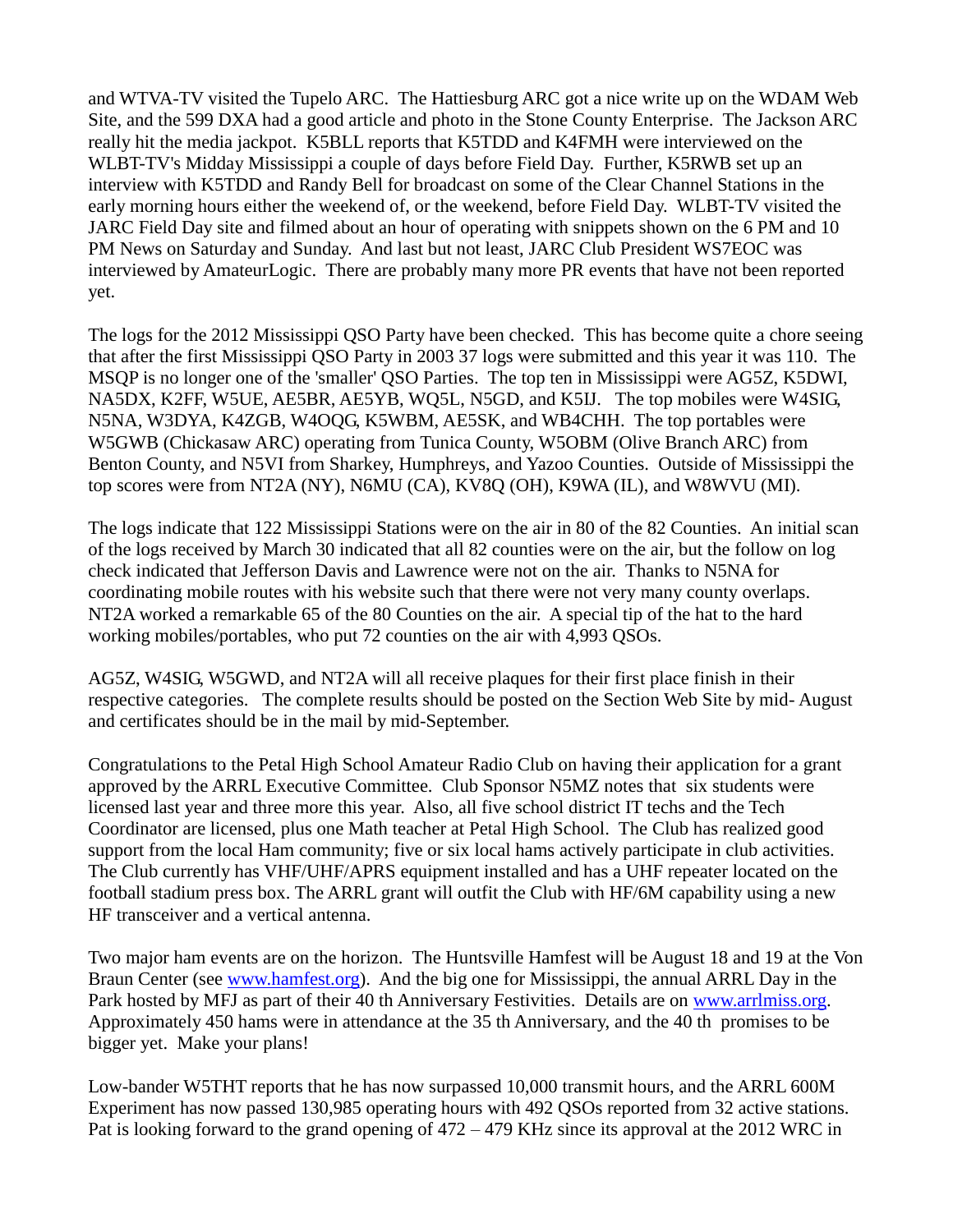February. This secondary allocation is unlikely to be available before January 1, 2013.

K5BLL advises that on Saturday, June 2, eleven Hams from the Jackson ARC provided communications assistance for the 2012 Heatwave Triathlon sponsored by the City of Ridgeland. The Race consisted of a 0.5 mile swim in the Barnett Reservoir, a 24.5 mile bike race on the Natchez Trace Parkway, and ended with a 10K run along Ridgeland's Multi-Use Trail. K5RWB, K5CID, N5KLT, KD5SBP, WS7EOC, WM5A, KE5JKD and KE5WAC reported from key intersections and rest stops while N5DU and K5BLL handled net control functions. One older participant required assistance from on-site EMT's for exhaustion after the swim. One biker, who took a fall, landed in an ant hill and required transport to a local ER for anaphylactic shock. Both incidents were reported by JARC to race officials and aid was quickly provided. The race started at 7:00 AM and finished just before noon.

Northeast Mississippi DEC WB5CON reports that Alcorn County RACES provided communications for the Coca Cola 10k foot race in Corinth with some 1,300 runners as opposed to the expected 800. ACRACES members were posted at each race course marker. Volunteers were W5OA, KC5CDV, KF5OHD, KD5LAP, and K0RIS. In addition, Fred reports that ham gear for the new EOC will be ordered shortly. Further, a Technician Class was held at the Corinth Arena as part of a Mississippi Guard Exercise with four new Technicians passing the test. Those coordinating the Class/VE Test were WB5DO, AF5BP, and KJ4IHT. Alcorn County has a lot going on!

Welcome to the following new Hams in Mississippi in June: KF5QNN, Linda – Hamilton; KF5QPY, Dianna – Meridian; KF5QWD, Donald – Greenwood; KF5QWY, Lydia – Hamilton; KF5QWZ, Joseph – Columbus; KF5QXU, Steven – Brandon; KF5QXV, Ryan – Florence; and KF5QYF, James – Columbus.

Also welcome to the following new ARRL Members in June: KB5BIU – Hattiesburg; KC5FMN – Union; KF5FWR – Vossburg; KF5NBR – Fulton; KF5PJY – Carriere; KF5PNF – Southaven; N5PQ – Biloxi; KF5QEO – Brookhaven; KF5QLL – Philadelphia; KF5QXU – Brandon; and N5YAB – Wiggins. The Mississippi ARRL Membership is now 1,119. Up one from last month. Another new record! Thanks.

And last but not least welcome to N5UOV at AEC for DeSoto County.

Congratulations to the following on their upgrades: KE5BSB – Tremont; KF4LKV – Tupelo; KF5NBR – Fulton; KF5OGN – Vicksburg; KF5OYC – Waterford; and N5UOV – Olive Branch.

Club Newsletters/Reports: Hattiesburg ARC (AC5E), Meridian ARC (W5MAV), Mississippi Coast ARA (KB9ZR), and the Northeast Mississippi ARA (KE5SSB).

DEC/EC Reports: WB5CON (NEMS/Alcorn), AE5FE (Lauderdale/Clarke), KE5KTU (WCMS/Hinds), WX5N (Prentiss/Tishomingo), WV1Q (Jasper), and KE5WJN (Pearl River).

Regret to report the passing of W5BY of Brookhaven, KB5ZKV of Mize, and N7EBW of Picayune. All were regular net checkins on Section Nets, and W5BY was NCS for both the Mississippi Baptist Hams Net and the Magnolia Section Net.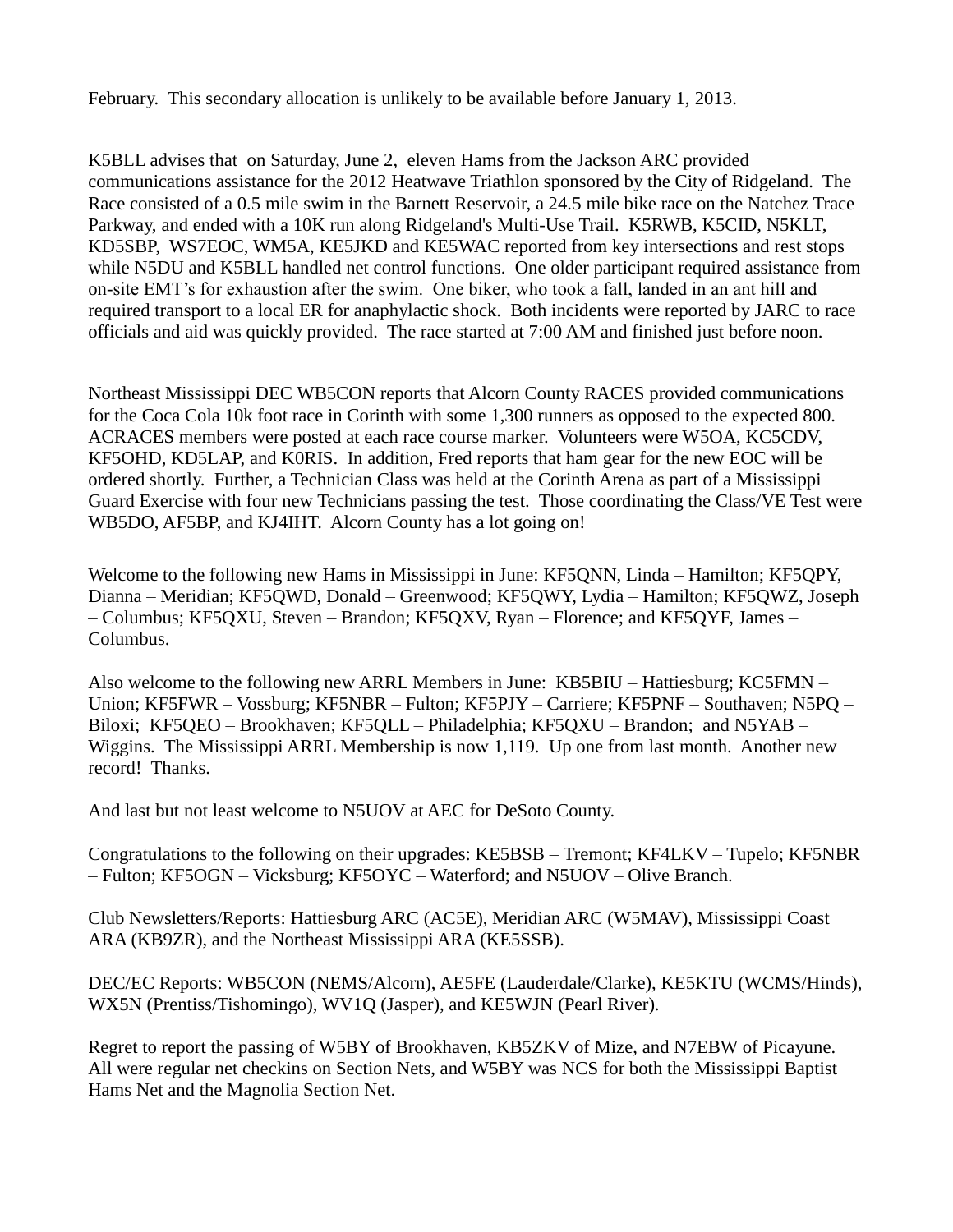HF Net Reports - sessions/QNI/QTC (Net Manager) Magnolia Section Net 30/1016/20 (K5DSG) MS Baptist Hams Net 4/21/0 (WF5F) MSPN 30/2137/25 (K5NRK) MS Slow Net 21/49/0 (W3TWD) VHF Net Reports - sessions/QNI/QTC (Net Manager) Booneville and Prentiss County ARES Net 4/49/1 (WX5N) Capital Area Em Net X/XX/X (K5XU) Delta ARES Net 4/22/0 (K5JAW) Grenada/Yalobusha ARES Net 4/34/0 (KE5MIS/AD5IT) Hattiesburg AEN 4/97/0 (K5MIQ) Itawamba County ARES 4/54/0 (KB5NMB) Jackson ARC Em Net 4/53/0 (N5DU) Jackson County ARES 26/459/0 (K5MOZ) Magnolia DX Assn 4/68/0 (K5OAZ) Meridian Area EN 5/48/2 (AE5FE) Metro Jackson ARES Net 4/31/0 (K5GCY) Mississippi Coast ARA ARES Net 4/58/0 (K5KMU) Mississippi Coast ARA Tech Net 4/30/0 (K5KMU) Miss/Lou Em Net 4/24/0 (K5NRK) NE MS Skywarn 5/63/1 (W5LMW) Olive Branch Tech and Info Net 6/33/4 (KD5CKP) Panola County ARES 2/17/0 (KC5DPJ) Pearl River County ARES 4/51/2 (KE5WJN)